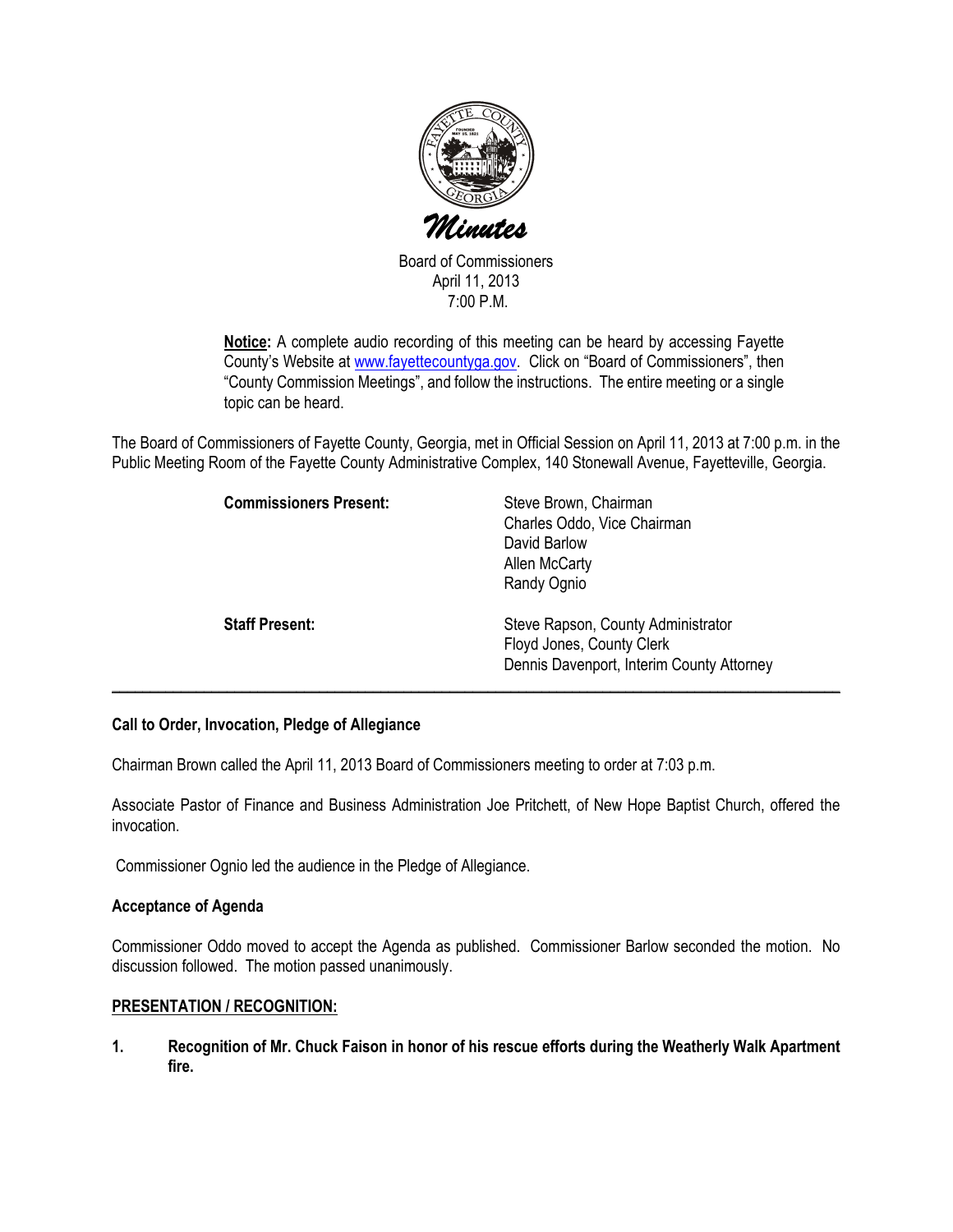Chairman Steve Brown read a proclamation recognizing Mr. Chuck Faison in honor of his rescue efforts during the Weather Walk Apartment fire. Chairman Brown also handed Mr. Faison a catcher's mitt that was signed by each first responder and by each Commissioner in recognition of his heroic efforts. A copy of the request and presentation, identified as "Attachment 1", follows these minutes and is made an official part hereof.

## 2. Proclamation recognizing April 2013 as "Confederate History and Heritage Month" and April 26 as "Confederate Memorial Day".

Commissioner David Barlow read a proclamation recognizing April 2013 as "Confederate History and Heritage Month" and April 26 as "Confederate Memorial Day". A copy of the request and proclamation, identified as "Attachment 2", follows these minutes and is made an official part hereof.

## PUBLIC HEARING:

There was no Public Hearing.

### PUBLIC COMMENT:

Ray Watt: Mr. Watt said that as someone who helped get each Commissioner elected it was disturbing to see a recent article in the newspaper on the Board's retreat. He understood that the Board recently held a retreat where many ideas are discussed, but he stated that the paper made a report that on the East Fayetteville Bypass and the S-SPLOST like "these are the facts of life". Mr. Watt reminded the Board that two administrations lost people because they were stuck on "this bypass thing". He said he expected each Commissioner this year to have an austerity-type mind-set when they review "money and what they are doing, and to correct past administration abuse, waste, and stupid things." He said he did not understand, and he asked if the paper misunderstood what the Board's intention was at the retreat. Mr. Watt stated, concerning the S-SPLOST, that there would be a better chance of having a foot of snow next week in Fayette County [than to see S-SPLOST pass]. He said people do not like SPLOST. He suggested that the County consolidate what Peachtree City needs, what Fayetteville needs and what the County needs, put the needs into a bundle, and figure out how much it would cost for the whole county. He suggested another approach would be for the County to obtain a bond, and by doing so to get the issue off of the table.

Frank Gardner: Mr. Gardner said he had talked to County Administrator Steve Rapson during the previous week about the County's involvement in charging fees for parking at Lake Horton. He explained that the Mr. Rapson questioned how to administer charging fees apart of looking at a tag on the back of a car. Mr. Gardner said this issue gets to him because anybody who pays taxes in Fayette County will have to pay a "parking tax" unless he has a Fayette County tag on his automobile. Mr. Gardner said he was at the Stormwater meeting a couple of weeks ago, and that a young man from Coweta County who owns land and pays taxes in Fayette County was at the meeting. He said that man, if he travels to Lake Horton, is going to get a ticket. Mr. Gardner suggested that people could put a copy of their tax bill on the dash of the car, and that their tax bill it would stand as paying the \$10 fee. Secondly, Mr. Gardner questioned Consent Agenda Item 7 and suggested ways that the printing and mailing costs would be significantly less than \$21,448.00.

## CONSENT AGENDA:

Commissioner Ognio asked to remove Consent Agenda Item 7.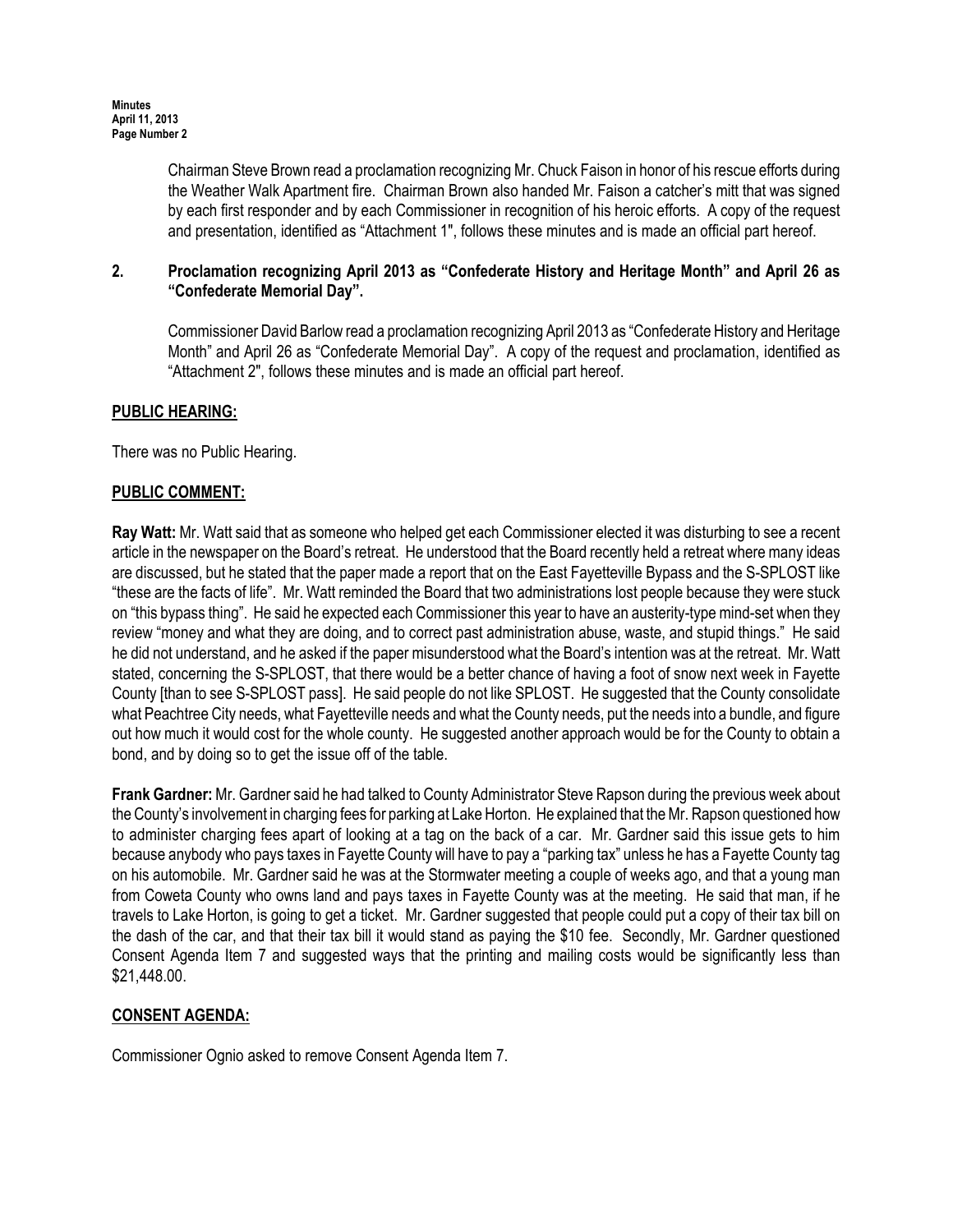Commissioner Barlow moved to approve the Consent Agenda minus Item 7. Commissioner McCarty seconded the motion. No discussion followed. The motion passed unanimously.

- 3 Approval of a request from Promise Place for authorization to file a grant application in Fayette County's name with the Department of Community Affairs, and authorization for the Chairman to execute said application. A copy of the request, identified as "Attachment 3", follows these minutes and is made an official part hereof.
- 4. Approval of mid-year budget adjustments for Fiscal Year 2013 (FY2013) including closing completed capital and CIP projects. A copy of the request, identified as "Attachment 4", follows these minutes and is made an official part hereof.
- 5. Approval of staff's recommendation to appoint Interim Deputy Fire Chief Thomas F. Bartlett as the representative from Fayette County Fire and Emergency Services to the Region 4 EMS Council. A copy of the request, identified as "Attachment 5", follows these minutes and is made an official part hereof.
- 6. Approval of staff's recommendation to authorize Mill Creek Environmental Services to complete the scope of work required to abandon seven (7) monitoring wells and to prepare a Completion Report and Certification for submittal to the Georgia Environmental Protection Division in an amount not to exceed \$2,226.15, and authorization for the Chairman to execute related contracts and documents. A copy of the request, identified as "Attachment 6", follows these minutes and is made an official part hereof.
- 7. Approval of staff's request to award Bid #880 to low bidder, The Master's Touch, LLC., in the amount of \$21,448.00, for preparing and mailing Personal Property Return Forms and Assessment Notices, and authorization for the Chairman to sign the contract and related documents contingent upon the County Attorney's review.

Commissioner Ognio said he brought up the same question raised by Mr. Gardner during Public Comment. He said he was informed this request would allow work to be done cheaper than can be currently done inhouse. He added that he wanted to see that this request investigated before it comes up again next year, in order to see if there is equipment or another way to help cut costs.

Commissioner Ognio moved to approve staff's request to award Bid #880 to low bidder, The Master's Touch, LLC., in the amount of \$21,448.00, for preparing and mailing Personal Property Return Forms and Assessment Notices, and authorization for the Chairman to sign the contract and related documents contingent upon the County Attorney's review. Commissioner Barlow seconded the motion. No discussion followed. The motion passed unanimously. A copy of the request, identified as "Attachment 7", follows these minutes and is made an official part hereof.

8. Approval of staff's request for the Board to declare approximately 12,000 transponder, excess brass, copper, and cast iron as unserviceable, to authorize staff to sell said items to the highest bidder or through the GovDeals website, and to return proceeds to the Water System's Sale of General Fixed Assets account. A copy of the request, identified as "Attachment 8", follows these minutes and is made an official part hereof.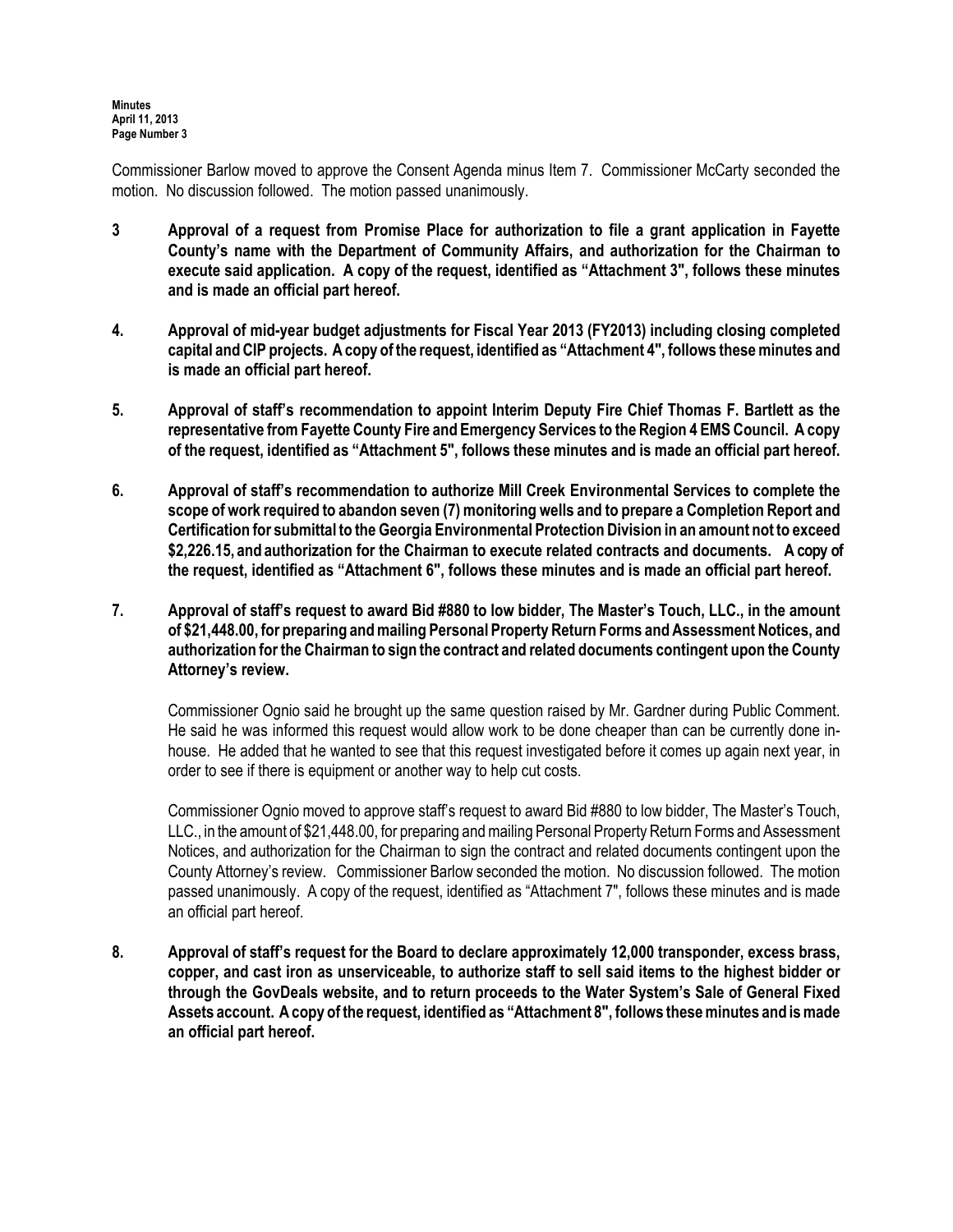- 9. Approval of the Water Committee's recommendation to allow The Frederick Brown, Jr. Amphitheater in Peachtree City to insert a flyer in the customers' water bills during the month of June 2013. A copy of the request, identified as "Attachment 9", follows these minutes and is made an official part hereof.
- 10. Approval of the March 25, 2013 Board of Commissioners' Stormwater Town Hall Meeting Minutes and the March 28, 2013 Board of Commissioners Meeting minutes.

### OLD BUSINESS:

### NEW BUSINESS:

11 Consideration of the Georgia Department of Transportation's "Option for Right of Way" for the widening and reconstruction of State Route 54 (GDOT PI Number 721440).

County Administrator Steve Rapson explained that this request represented the fair market value of the easements as determined by the Georgia Department of Transportation (GDOT), and he said this request was really just a pass through that requires the Board's approval since it is an agreement with GDOT. Chairman Brown asked if this was the land next to the ballpark, and Mr. Rapson replied that the land was next to McCurry Park.

Commissioner Ognio moved to approve the Georgia Department of Transportation's "Option for Right of Way" for widening and reconstruction of State Route 54 (GDOT PI Number 721440). Commissioner McCarty seconded the motion. No discussion followed. The motion passed unanimously. A copy of the request, identified as "Attachment 10", follows these minutes and is made an official part hereof.

### 12 Consideration of staff's request to combine the current four (4) technology service agreements with Siemens Buildings Automation Systems into one agreement, and authorization for the Chairman to sign said agreement.

County Administrator Steve Rapson explained that this request was taking four contracts and basically just consolidating them into one agreement. He stated that by taking this step, the County would save more than \$10,000. He stated that the Board's vote would be to ratify the action of consolidating the agreements.

Chairman Brown asked which four facilities were being combined. Buildings and Grounds Director Greg Ownby replied the four facilities included the Justice Center, the Jail, the Annex Building, and the Library. Chairman Brown clarified that the County would get a better price by putting the four locations into one contract. Mr. Ownby agreed that the County would get a better price.

Commissioner Barlow moved to combine the current four (4) technology service agreements with Siemens Buildings Automation Systems into one agreement, and authorization the Chairman to sign said agreement pending counsel's approval. Commissioner McCarty seconded the motion. No discussion followed. The motion passed unanimously. A copy of the request, identified as "Attachment 11", follows these minutes and is made an official part hereof.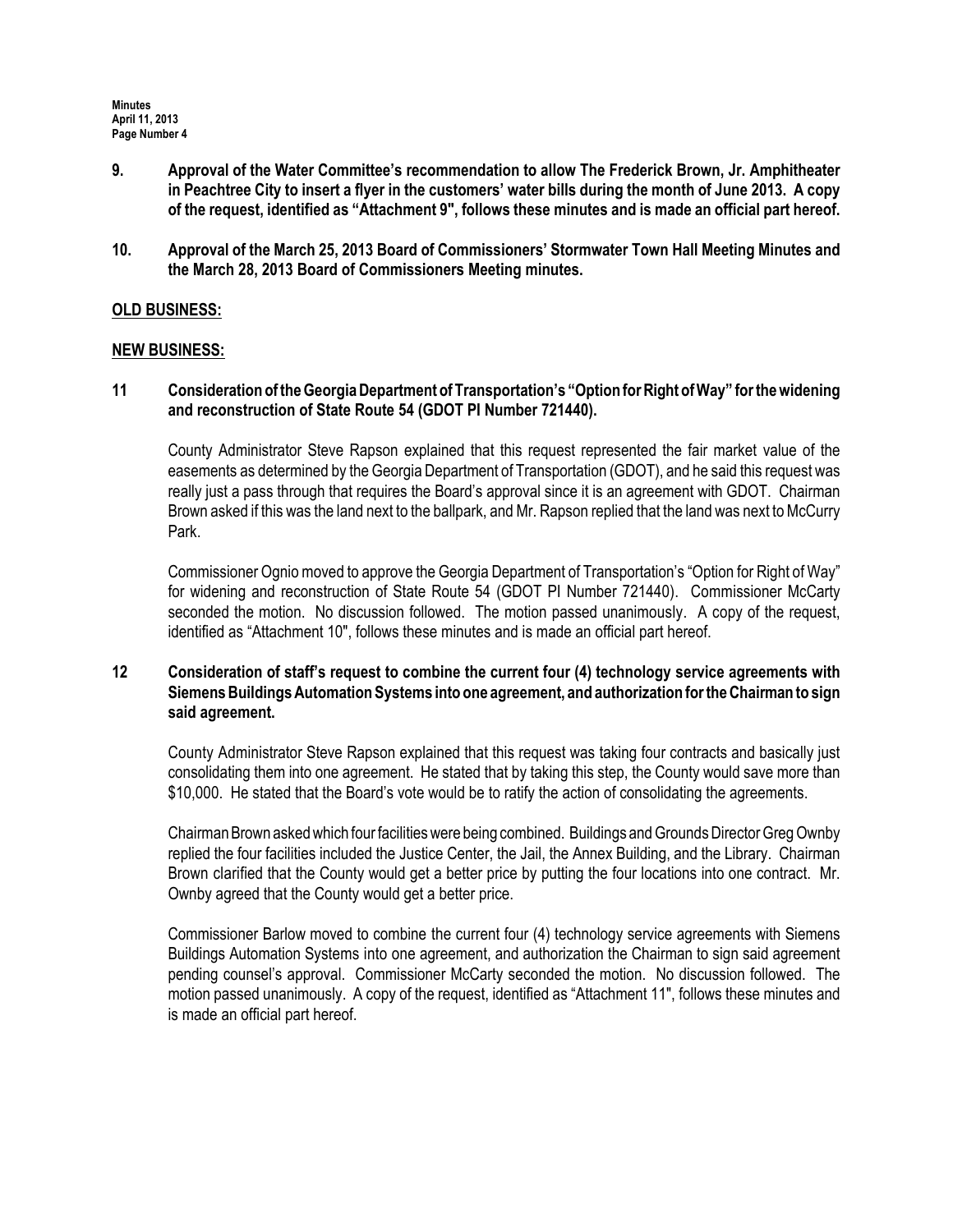13 Consideration of Commissioners Oddo's and Ognio's request for the Planning Commission to review potential changes for variances for improved illegal lots and for the Planning Commission to work with the County Attorney to finalize and present recommendations to the Board of Commissioners at a later date.

Commissioner Oddo reminded the Board that, recently, a zoning issue came before it in an effort to make an illegal lot into a legal lot, and in doing so by changing the zoning ordinance. He stated that at the time, the Commissioners explained why they could not vote in favor of the request since the fix was not a correct solution and since there was concern about Fayette County's Land Use Plan and what might happen. Commissioner Oddo reminded the Board that the problem and its difficulty still exists, that there are people in Fayette County with illegal and nonconforming properties and who are in that position through no fault of their own. He agreed with a something Commissioner Ognio said previously that the County did not want to find itself as owners of the properties, and that it would be better for the citizens to take care of their own properties. He said he had spoken to several people about this issue, and that he wanted the Planning Commission to discuss this issue with the County Attorney and to come up with language that will create a variance enabling the Board to lots and make them legal nonconforming. He said this work would give people a way to have property without having a burden hanging over their heads, and that it would give the County a way to not have to deal with and maintain unwanted properties. Commissioner Oddo added that he wanted the Planning Commission to do away with the initial ordinance that created the Legal Nonconforming Status Zoning District.

Commissioner Oddo moved to direct the Planning Commission to come up with some language that will allow a variance for nonconforming properties, and to do away with the Legal Nonconforming Status Zoning District. Commissioner McCarty seconded the motion.

Commissioner Ognio thought this action would be good for Fayette County, and he hoped the Planning Commission could come up with language that would not destroy the County's zoning. He said he did not want to away people for illegally dividing their properties. He asked for some language that would keep the County from ending up with lots that drive down property values because they are not maintained. Commissioner McCarty added that if a solution to the problem was found, it would create a source of income to the County instead of becoming a liability for the County. Chairman Brown cautioned that the Board needed to be very careful with this issue. He said that the County did not need to become the mediator in civil cases. He hoped the Planning Commission would come up with language that would walk that tightrope.

The motion to direct the Planning Commission to come up with some language that will allow a variance for nonconforming properties, and to do away with the Legal Nonconforming Status Zoning District passed unanimously. A copy of the request, identified as "Attachment 12", follows these minutes and is made an official part hereof.

### 14. Commissioner Randy Ognio would like to discuss issues concerning former County Attorney Scott Bennett.

Commissioner Ognio stated that he reviewed the Marshal's investigation concerning former County Attorney Scott Bennett. He said the investigation was started due to missing hard drives from the county computer, and the investigation report concluded that Mr. Bennett may have violated the Georgia Open Records Act.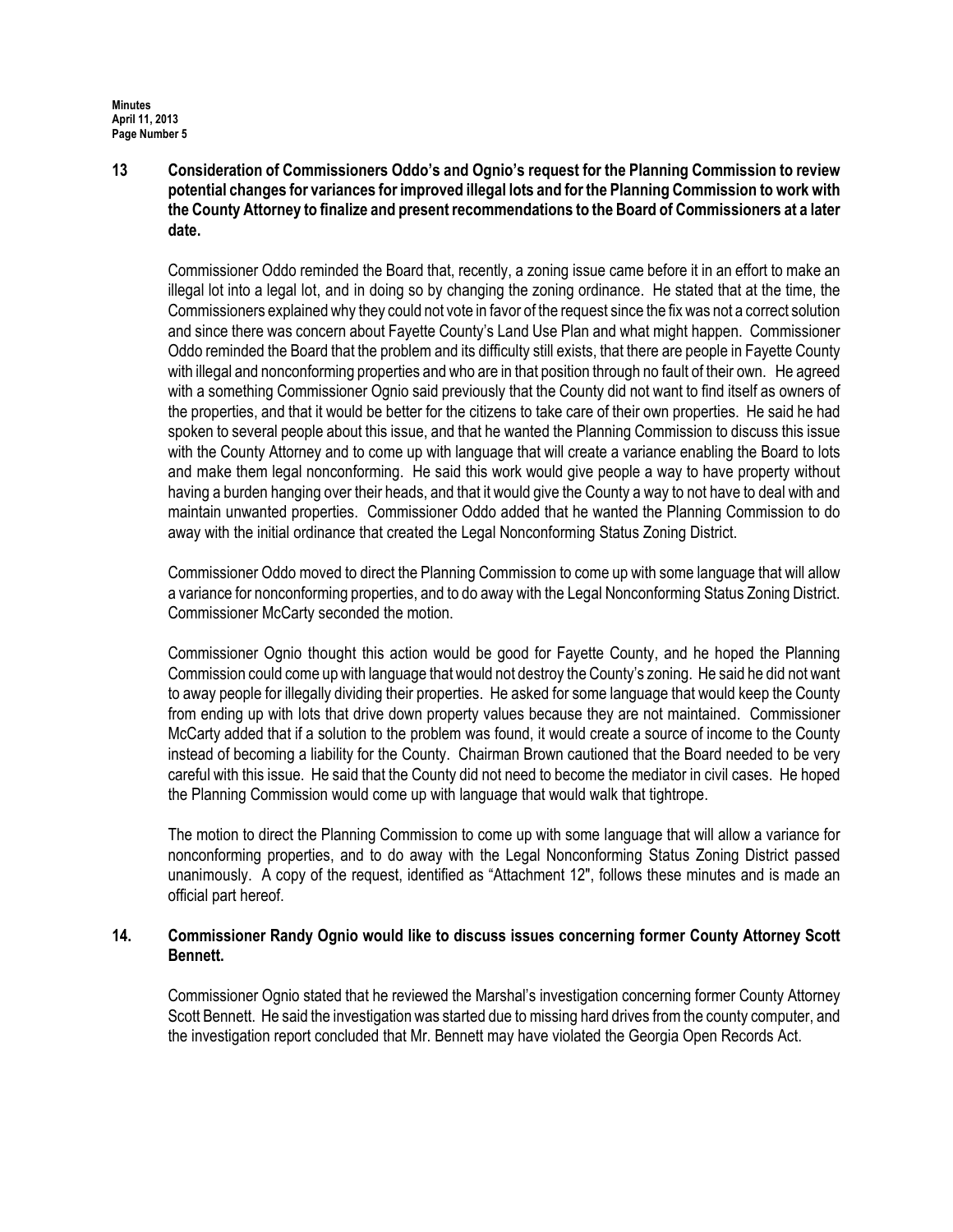Commissioner Ognio moved that the Board forward the information to the State Solicitor. Commissioner Barlow seconded the motion. No discussion followed. The motion passed unanimously. A copy of the request, identified as "Attachment 13", follows these minutes and is made an official part hereof.

# ADMINISTRATOR'S REPORTS:

Clarifying Several Points: County Administrator Steve Rapson stated that he wanted to clarify some issues. First, concerning Stormwater Utility, Mr. Rapson affirmed that the SPLOST initiative was proposed, but he added that the Board was going to eliminate the Utility Fee from four years to two years while the SPLOST moneys were collected, and the two years after SPLOST is collected. He said this proposed action would be enacted as opposed to lowering the Utility Fee to 90 percent. He mentioned that there was a comment made about issuing a bond to pay for Stormwater, and he explained that either a bond or a SPLOST would require a referendum and would be a voter-required request. Second, concerning the East Fayetteville Bypass, Mr. Rapson reported that there was discussion to evaluate the project, but that the Board did not make a decision in regard to that particular item. Third, Mr. Rapson spoke about the citations issued at Lake Horton. He explained that this issue does not involve the County's General Funds, but really is a Water System issue since the Water Department maintains the sites. He stated that the tag on the vehicle is the easiest way to check residency. He suggested that if someone has a business and pays taxes in Fayette County but lives in another location, that person could register his vehicle at his business location and by doing so he would resolve that particular problem.

## ATTORNEY'S REPORTS:

Notification of Executive Session: Interim County Attorney Dennis Davenport reported that he had two items of Pending Litigation, one item of Real Estate, one Personnel matter, and reviewing of Executive Session Minutes for consideration in Executive Session.

Ethics Ordinance: Interim County Administrator Dennis Davenport reminded the Board that in January there was discussion about Municode and codification, and how there would be some time to go through the process before there could be any substantial changes to the County Code. He reported that he had information from Municode that gave him some comfort that they are at the point where, if the County wanted to start making changes, they could handle those changes. He said the reason he brought the issue up was because the Ethics Ordinance seemed to be the thing that was at the forefront of everyone's mind with respect to reviewing it and seeing where the County stood. He said he wanted to distribute a copy of the ethics ordinance as it exists today and as it existed prior to being substantially changed to the Board, to look at the differences, to start a conversation, to find out which direction the Board wants to go, and how to accomplish making revisions to the ethics ordinance. He concluded that he would bring the issue to the Board at the next meeting.

### COMMISSIONERS' REPORTS:

Commissioner Barlow: Commissioner Barlow pointed out that reporter John Munford was in the audience and that he attended the Workshop meeting that is referred to as a retreat. He said that after he read the article, like Ginger Smithfield and others, that he too was under the impression that the Commissioners had agreed to continue with the East Fayetteville Bypass. He said that could not be further from the truth. He said the part that was sad for him was that perception becomes a lot of people's reality and that, sadly, a number of complaints have come to the county's office via email and voice messages from citizens who have interpreted the article. He asked Mr. Munford to write an article from this evening's meeting clearly indicating that the Board was not moving forward with the East Fayetteville Bypass.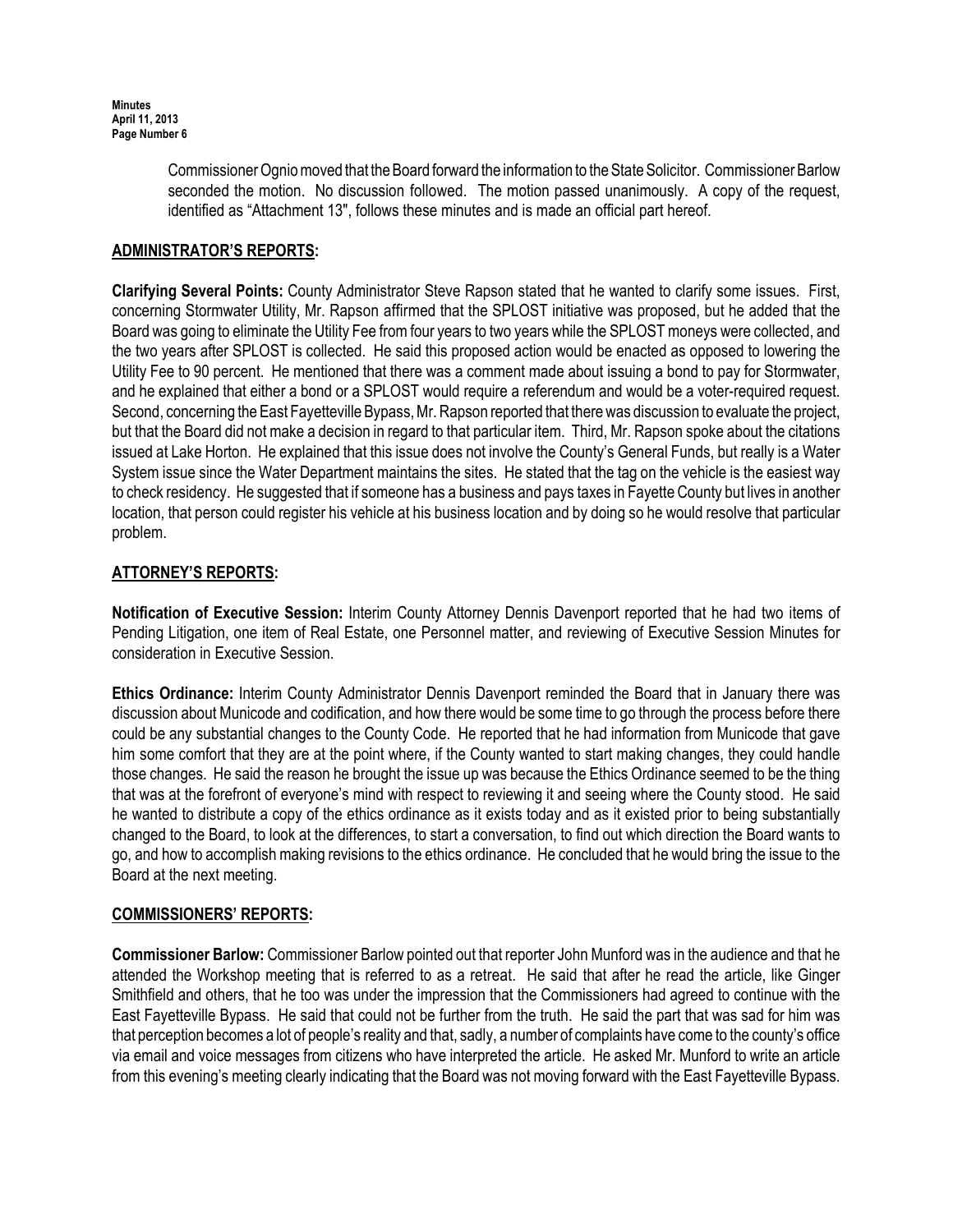He acknowledged that the East Fayetteville Bypass was a topic of discussion, that he asked the question how much money had been spent on its research and engineering, but that he recalled that this issue was just one of many discussions that the Board had in trying to move forward.

Commissioner Oddo: Commissioner Oddo said he enjoyed the retreat since it gave him the opportunity to meet more folks and to reacquaint with others. He said the idea for the new commissioners and at least for him was to see a snapshot of where the County is at this moment in time, and from that to help set priorities. He said it was in no way intended to be a meeting where decisions were made. He said the Board talked about a lot of items. He said he asked a question about how many paved roads were in Fayette County, and there was no vote taken on that question either. He wanted the people to understand that the retreat was an excellent way for the Commissioners, especially the new Commissioners, to get together, understand where they are and the situation, to talk through ideas, and prepare for upcoming budget talks. He encouraged the people to attend the meetings, to come to the retreats, and to become a part of the work. He emphasized that no decision was made at the retreat, but that it was a place for learning.

Commissioner McCarty: Commissioner McCarty began his comments saying: "I was, always have been, am, and always will be against the SPLOST bypass situation that we have in this county. That has not changed." He said that there were aspects of the bypass that cannot be undone, and that if they are left undone it would leave the County with a big, several-miles long "mudstrip". He said so much work has been done that the County is at a point where it has to be finished or else the County will lose all the money that has been put on it. He emphasized, "No bypass is on my agenda. Period." He said the only way a bypass would be on his agenda would be if the citizens of Fayette County stood up and told him that is what they wanted. He said he represents every citizen of Fayette County, and he has to listen to what they say. He said the citizens elected him because of his stand against the bypass, and that has not changed. Commissioner McCarty spoke about the negative impact of the bypass to his property; including more snakes and a bobcat. He added there was a positive result of the bypass for his property since a flock of guineas came through his yard and they left a good experience by eating all of the ticks, fleas, and yellow jackets.

## Commissioner Ognio:

Stormwater SPLOST / Infrastructure Repair SPLOST: Commissioner Ognio spoke about the Stormwater SPLOST. He said that during the Town Hall Meetings, the Board listened to the citizens. He said the citizens let it be known loudly "It's unfair. We're paying for it and everybody uses the roads." He said it appeared that the SPLOST was the most equal way to fund the repairs. He thought the SPLOST should be classified as "Infrastructure Repair", and that it should not be called "Stormwater" anymore. He thought it should be funded by everybody, and that the SPLOST would even have people who travel to Fayette County from out of county help pay for it since they use County roads too. He said it seemed to be the logical way to raise the funds. He understood there would be a lot of opposition, and that it was hard to get the citizens informed enough to be willing to vote for it. He explained the SPLOST would include the cities since they would get part of the SPLOST funds. He thought the County would have to go through an education, and that the citizens would have to vote on the issue. He said these were ideas that were taken from the citizens, and the Board was trying to make the best of a situation that was dumped on it. He said there was talk about moving the Stormwater staff back to the General Fund and that the Board is trying to fix things that are broken. He anticipated the Board would catch a lot of slack for doing its best in fixing what someone else messed up.

Issue Concerning Opening County Ball Parks on Sunday Morning: Commissioner Ognio said he was at a meeting a while back and someone came to him asking him to look into a situation with the ballparks. He confessed that he has not followed through on the request as he should have, but he wanted to mention the issue. He said the person would like to see the County not allow games on Sunday mornings. He said he understood there were different ways to look at the issue, and that while he attends church he also has had kids who play ball during that time. He said he sees both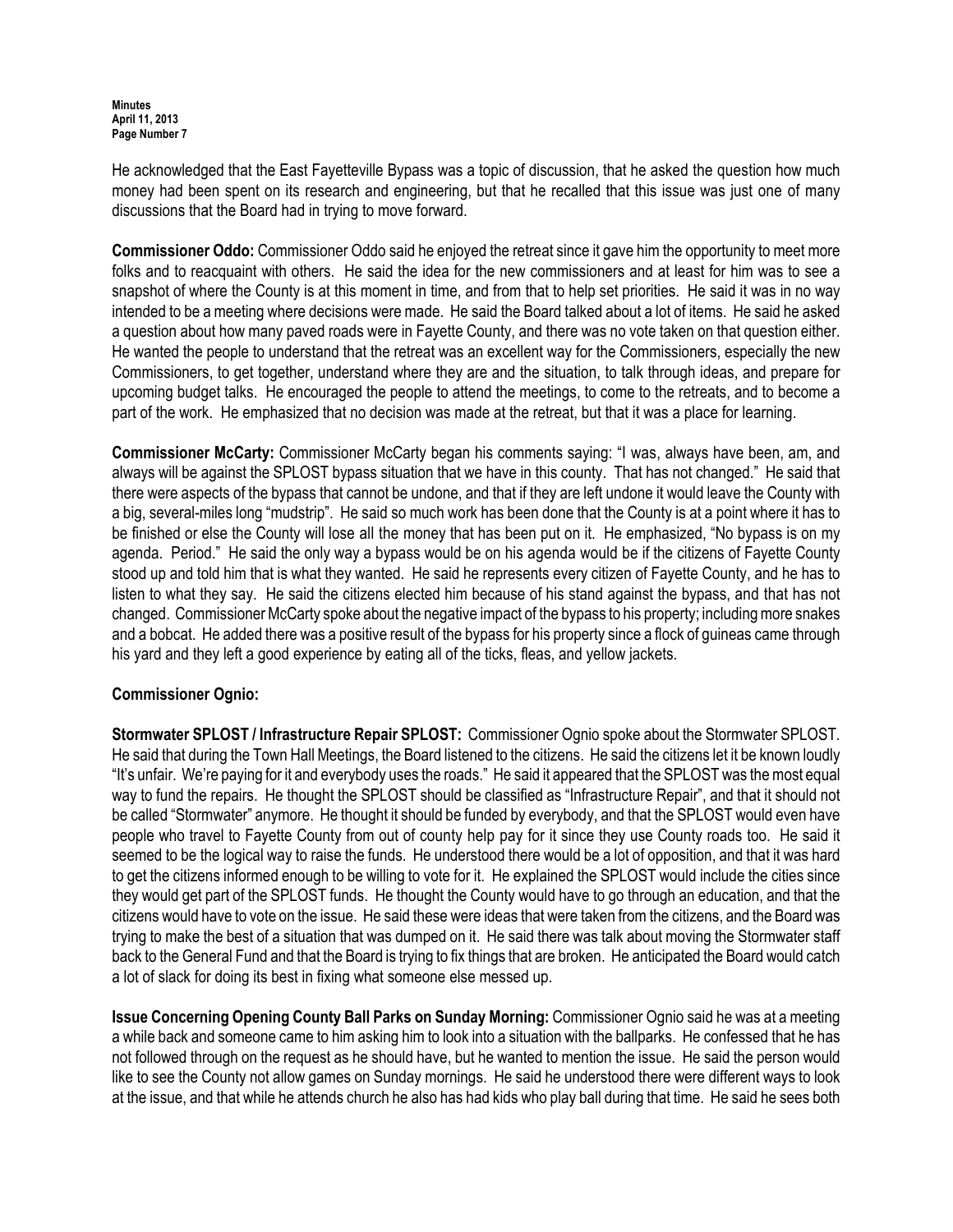sides of the issue. He encouraged church goers to go to the ball games after church and be a part of it. He pointed out that this was free entertainment, and that it would be nice to see more people at the ball fields. He said he would look into the issue for the pros and cons, and see how it goes from there.

**Commissioner McCarty:** Commissioner McCarty reminded the audience that the meeting was being shown live on Channel 23, and if everything continues to work out the plan was to have all Commission meetings live on Comcast Channel 23. He said as the County continues to move along, the meetings would be streamed so that anybody with a computer could watch the meetings and other live events.

Ray Watt: Mr. Ray Watt commented on Old Business Item 12. He thought it would be helpful that, once a quarter, the Board should put out something that says "I saved \$10,000 here, I saved \$12,000 there". He said the information is contained on the Agenda, that ten other people know it, but the people out there have no idea how much money the County saved in the first quarter. He said it would be a good time to make a report on the matter, and then to have quarterly reports.

Chairman Brown: Chairman Brown replied to Mr. Watts says staff was currently working on those suggestions. Chairman Brown first spoke about the East Fayetteville Bypass saying it was the only project everybody agreed on and it was the one project that did not get built in the whole SPLOST. He said it was the epitome of what could go wrong in some of the SPLOST situations, but that he also thought something would have to eventually be done in that area. He mentioned that there were some opportunities to pick up some right-of-way at some very low prices, and he thought the Board may want to consider that later on before the land becomes much more expensive. Chairman Brown then spoke about SPLOST for "core infrastructure" by explaining that Peachtree City just approved a large bond. He suggested that Peachtree City would use their proceeds of a two-year SPLOST to maintain their cart paths and to repave roads. He acknowledged that the County had not yet heard from Peachtree City, and therefore did not know if the city would participate. He mentioned that if Peachtree City does not participate in the SPLOST, then the SPLOST would go away since it requires the cities participation. He pointed out that if SPLOST does go away, then the County would have to consider other options. In closing, Chairman Brown stated that he and the County were mourning the loss of former British Prime Minister Margaret Thatcher. He referred to Prime Minister Thatcher as the "greatest woman-leaderpolitician" in the modern era. He said he loved to read about her and that next to former Prime Minister Winston Churchill, she was one of his all-time favorites. He closed his remarks saying Margaret Thatcher would be missed.

## EXECUTIVE SESSION:

Interim County Attorney Dennis Davenport reported that the Personnel item he suggested to be considered in Executive Session was actually a Pending Litigation item. He clarified that there were three Pending Litigation Items, one Real Estate, and One Executive Session Minutes.

Chairman Brown moved to adjourn into Executive Session regarding three Pending Litigation items, one Real Estate item, and one approval of Executive Session Minutes from the last meeting. Commissioners McCarty and Barlow seconded the motion. No discussion followed. The motion passed unanimously.

The Board recessed into Executive Session at 7:55 p.m. and returned to Official Session at 9:05 p.m.

Return to Official Session and Authorization to Sign the Executive Session Affidavit: Commissioner Ognio moved to exit Executive Session and allow the Chairman to sign the Executive Session Affidavit. Commissioners Barlow and Oddo seconded the motion. No discussion followed. The motion passed unanimously. A copy of the Executive Session Affidavit, identified as "Attachment 14", follows these minutes and is made an official part hereof.